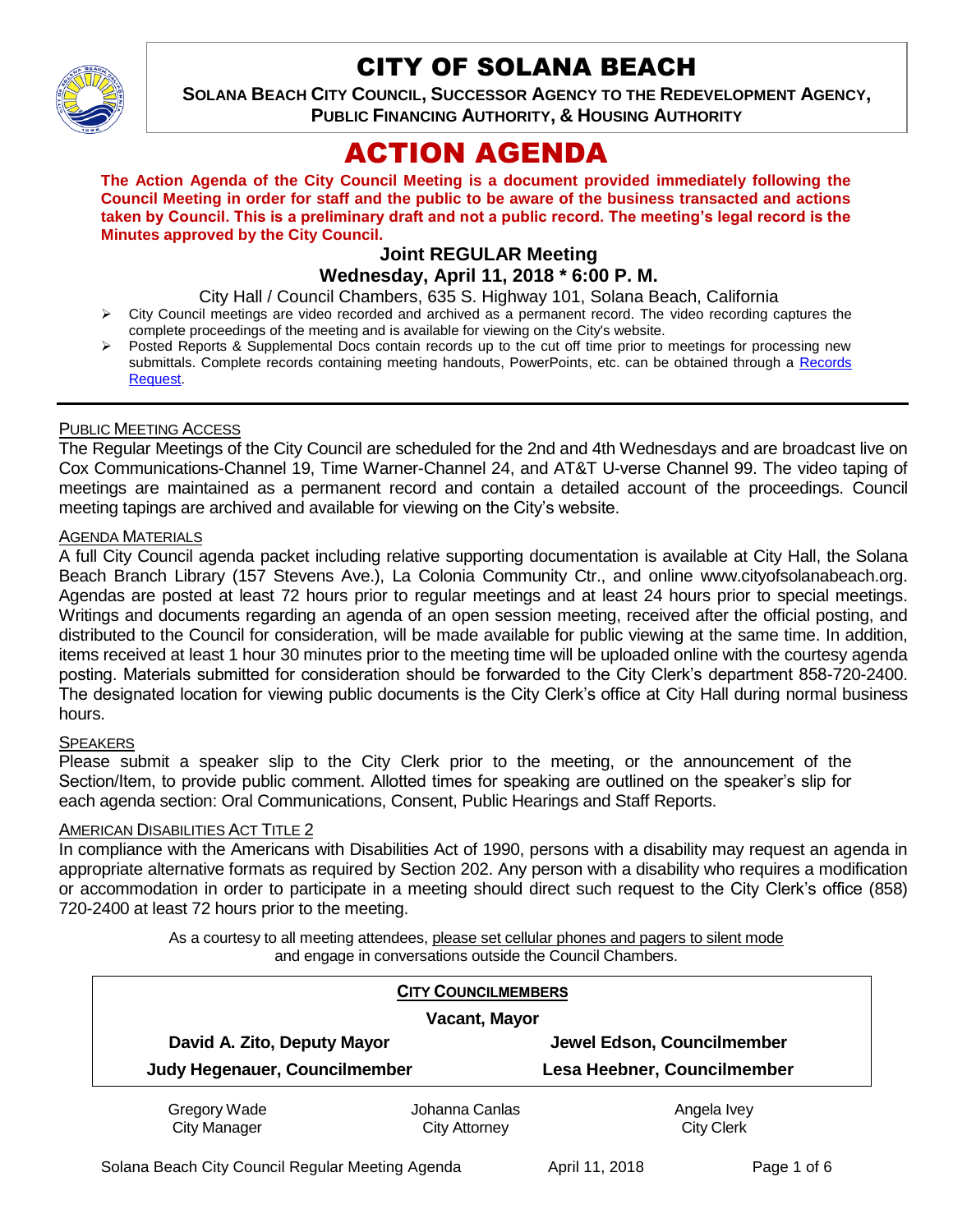#### SPEAKERS:

Please submit your speaker slip to the City Clerk prior to the meeting or the announcement of the Item. Allotted times for speaking are outlined on the speaker's slip for Oral Communications, Consent, Public Hearings and Staff Reports.

#### READING OF ORDINANCES AND RESOLUTIONS:

Pursuant to Solana Beach Municipal Code Section 2.04.460, at the time of introduction or adoption of an ordinance or adoption of a resolution, the same shall not be read in full unless after the reading of the title, further reading is requested by a member of the Council. If any Councilmember so requests, the ordinance or resolution shall be read in full. In the absence of such a request, this section shall constitute a waiver by the council of such reading.

# **CALL TO ORDER AND ROLL CALL:**

#### **APPROVAL OF AGENDA: COUNCIL ACTION: Approved 4/0/0**

#### **ORAL COMMUNICATIONS:** This portion of the agenda provides an opportunity for members of the public to address the City Council on items relating to City business and not appearing on today's agenda by submitting a speaker slip (located on the back table) to the City Clerk. Comments relating to items on this evening's agenda are taken at the time the items are heard. Pursuant to the Brown Act, no action shall be taken by the City Council on public comment items. Council may refer items to the City Manager for placement on a future agenda. The maximum time allotted for each presentation is

THREE MINUTES (SBMC 2.04.190). Please be aware of the timer light on the Council Dais.

# **COUNCIL COMMUNITY ANNOUNCEMENTS / COMMENTARY:**

*An opportunity for City Council to make brief announcements or report on their activities. These items are not agendized for official City business with no action or substantive discussion.* 

# **A. CONSENT CALENDAR:** (Action Items) (A.1. - A.3.)

Items listed on the Consent Calendar are to be acted in a single action of the City Council unless pulled for discussion. Any member of the public may address the City Council on an item of concern by submitting to the City Clerk a speaker slip (located on the back table) before the Consent Calendar is addressed. Those items removed from the Consent Calendar by a member of the Council will be trailed to the end of the agenda, while Consent Calendar items removed by the public will be discussed immediately after approval of the Consent Calendar.

# **A.1. Register Of Demands.** (File 0300-30)

#### Recommendation: That the City Council

1. Ratify the list of demands for March 10 – 23, 2018.

[Item A.1. Report \(click here\)](https://solanabeach.govoffice3.com/vertical/Sites/%7B840804C2-F869-4904-9AE3-720581350CE7%7D/uploads/Item_A.1._Report_(click_here)-4-11-18.PDF)

*Posted Reports & Supplemental Docs contain records up to the cut off time, prior to the start of the meeting, for processing new submittals. The final official record containing handouts, PowerPoints, etc. can be obtained through a Records Request to the City Clerk's Office.* **COUNCIL ACTION: Approved 4/0/0**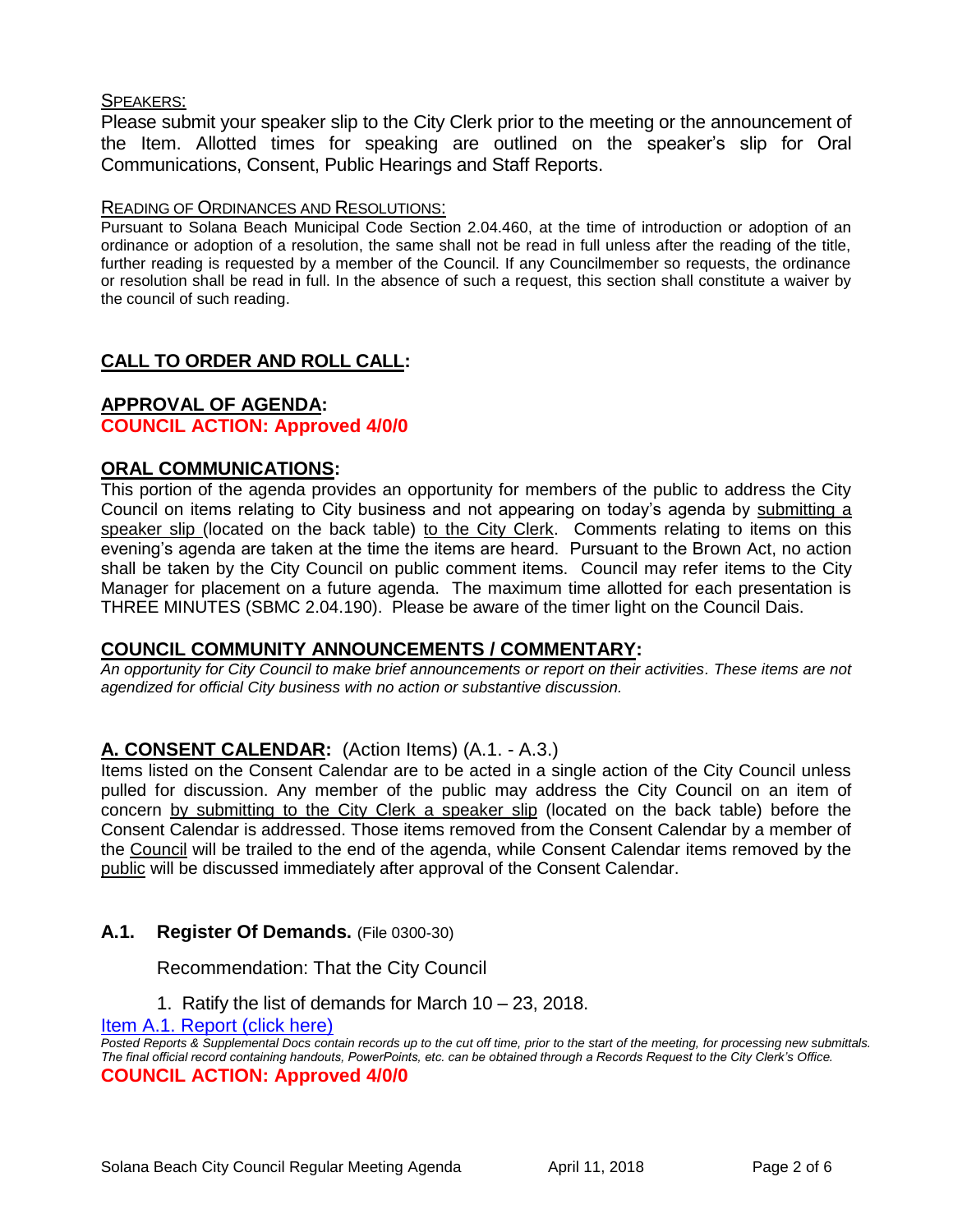# **A.2. General Fund Adopted Budget for Fiscal Year 2017-2018 Changes.** (File 0330-30)

Recommendation: That the City Council

1. Receive the report listing changes made to the Fiscal Year 2017-2018 General Fund Adopted Budget.

[Item A.2. Report \(click here\)](https://solanabeach.govoffice3.com/vertical/Sites/%7B840804C2-F869-4904-9AE3-720581350CE7%7D/uploads/Item_A.2._Report_(click_here)_-4-11-18.PDF)

*Posted Reports & Supplemental Docs contain records up to the cut off time, prior to the start of the meeting, for processing new submittals. The final official record containing handouts, PowerPoints, etc. can be obtained through a Records Request to the City Clerk's Office.* **COUNCIL ACTION: Approved 4/0/0**

- **A.3. List of Projects for Fiscal Year 2018/19 to Receive Road Maintenance Rehabilitation Account Funding as Required by Senate Bill 1 and Establishment of the Senate Bill 1 Streets & Roads Fund.** (File 0850-35)
	- 1. Adopt **Resolution 2018-037**:
		- a. Authorizing the City Engineer to establish a project list for the 2018 Local Streets and Roads Funding Program using funds from the Road Maintenance and Rehabilitation Account and designating the 2018 Annual Pavement Management Program, as identified in the City's FY 2018/19 Capital Improvement Program list, to receive the funding from this new program.
		- b. Authorizing the City Engineer to submit the project list to the California Transportation Commission for the 2018 Local Streets and Roads Funding Program using funds from the Road Maintenance and Rehabilitation Account.
		- c. Approving the establishment of the SB 1 Streets & Roads fund (#247) in the City's FY 2017/18 Adopted Budget.

[Item A.3. Report \(click here\)](https://solanabeach.govoffice3.com/vertical/Sites/%7B840804C2-F869-4904-9AE3-720581350CE7%7D/uploads/Item_A.3._Report_(click_here)_-4-11-18.PDF) *Posted Reports & Supplemental Docs contain records up to the cut off time, prior to the start of the meeting, for processing new submittals. The final official record containing handouts, PowerPoints, etc. can be obtained through a Records Request to the City Clerk's Office.* **COUNCIL ACTION: Approved 4/0/0**

# **B. PUBLIC HEARINGS:** (B.1.)

This portion of the agenda provides citizens an opportunity to express their views on a specific issue as required by law after proper noticing by submitting a speaker slip (located on the back table) to the City Clerk. After considering all of the evidence, including written materials and oral testimony, the City Council must make a decision supported by findings and the findings must be supported by substantial evidence in the record. An applicant or designees for a private development/business project, for which the public hearing is being held, is allotted a total of fifteen minutes to speak, as per SBMC 2.04.210. A portion of the fifteen minutes may be saved to respond to those who speak in opposition. All other speakers have three minutes each. Please be aware of the timer light on the Council Dais.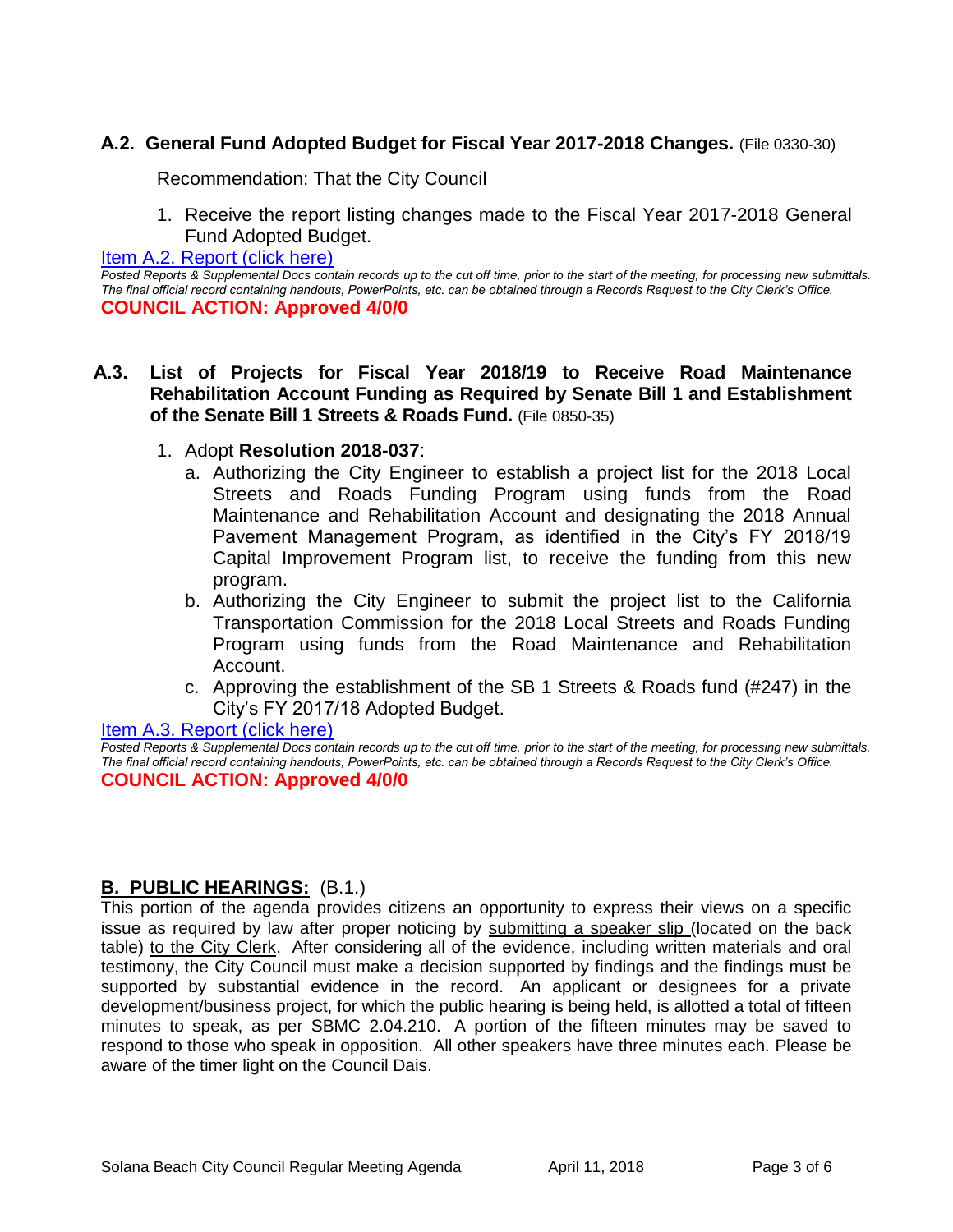# **B.1. Public Hearing: 235, 241, 245 Pacific Avenue, Applicants: Desimone, Schrager and Jokipii, Case 17-17-27.** (File 0610-60)

Recommendation: That the City Council

- 1. Conduct the Public Hearing: Open the public hearing, Report Council disclosures, receive public testimony, and close the public hearing.
- 2. Find the Proposed Project exempt from the requirements of CEQA pursuant to 2018 State California CEQA Guidelines §15269 as emergency conditions exist onsite.
- 3. Adopt **Resolution 2018-039** conditionally approving a Conditional Use Permit to construct a bluff retention device to support the lower-bluff and reconstruction of portions of the upper bluff with soil, geotextile and landscaping against imminent bluff failure along the bluffs adjacent to 235, 241 and 245 Pacific Avenue, Solana Beach.

[Item B.1. Report \(click here\)](https://solanabeach.govoffice3.com/vertical/Sites/%7B840804C2-F869-4904-9AE3-720581350CE7%7D/uploads/Item_B.1._Report_(click_here)_-4-11-18.PDF) 

[B.1. Supplemental Documents \(updated 04-09-18 -](https://solanabeach.govoffice3.com/vertical/Sites/%7B840804C2-F869-4904-9AE3-720581350CE7%7D/uploads/B.1._Supplemental_Documents_(4-09_updated_230pm).pdf) 230pm)

*Posted Reports & Supplemental Docs contain records up to the cut off time, prior to the start of the meeting, for processing new submittals. The final official record containing handouts, PowerPoints, etc. can be obtained through a Records Request to the City Clerk's Office.* **COUNCIL ACTION: Approved 4/0/0 with modifications.** 

# **C. STAFF REPORTS**: (C.1.)

*Submit speaker slips to the City Clerk.*

# **C.1. Demand to Transition From At-Large To District-Based Council Member Elections.** (File 0430.05)

Recommendation: That the City Council

- 1. Discuss the demand letter and consider options in response.
- 2. If desired, adopt Resolution 2018-042 declaring the City's intent to transition from at-large to district-based elections, outlining specific steps to be undertaken to facilitate the transition, and estimating a time frame for action.
- 3. Adopt **Resolution 2018-043**, approving and ratifying agreement with Marguerite Leoni of Nielsen Merksamer Parrinello Gross & Leoni LLP as Special Legal Counsel.

[Item C.1. Report \(click here\)](https://solanabeach.govoffice3.com/vertical/Sites/%7B840804C2-F869-4904-9AE3-720581350CE7%7D/uploads/Item_C.1._Report_(click_here)_-04-11-18.PDF)

[C.1. Supplemental Documents \(updated 04-11-18 –](https://solanabeach.govoffice3.com/vertical/Sites/%7B840804C2-F869-4904-9AE3-720581350CE7%7D/uploads/C.1._Supplemental_Docs_-_04-11_(530pm).pdf) 530pm)

*Posted Reports & Supplemental Docs contain records up to the cut off time, prior to the start of the meeting, for processing new submittals. The final official record containing handouts, PowerPoints, etc. can be obtained through a Records Request to the City Clerk's Office.* **COUNCIL ACTION: Approved 4/0/0**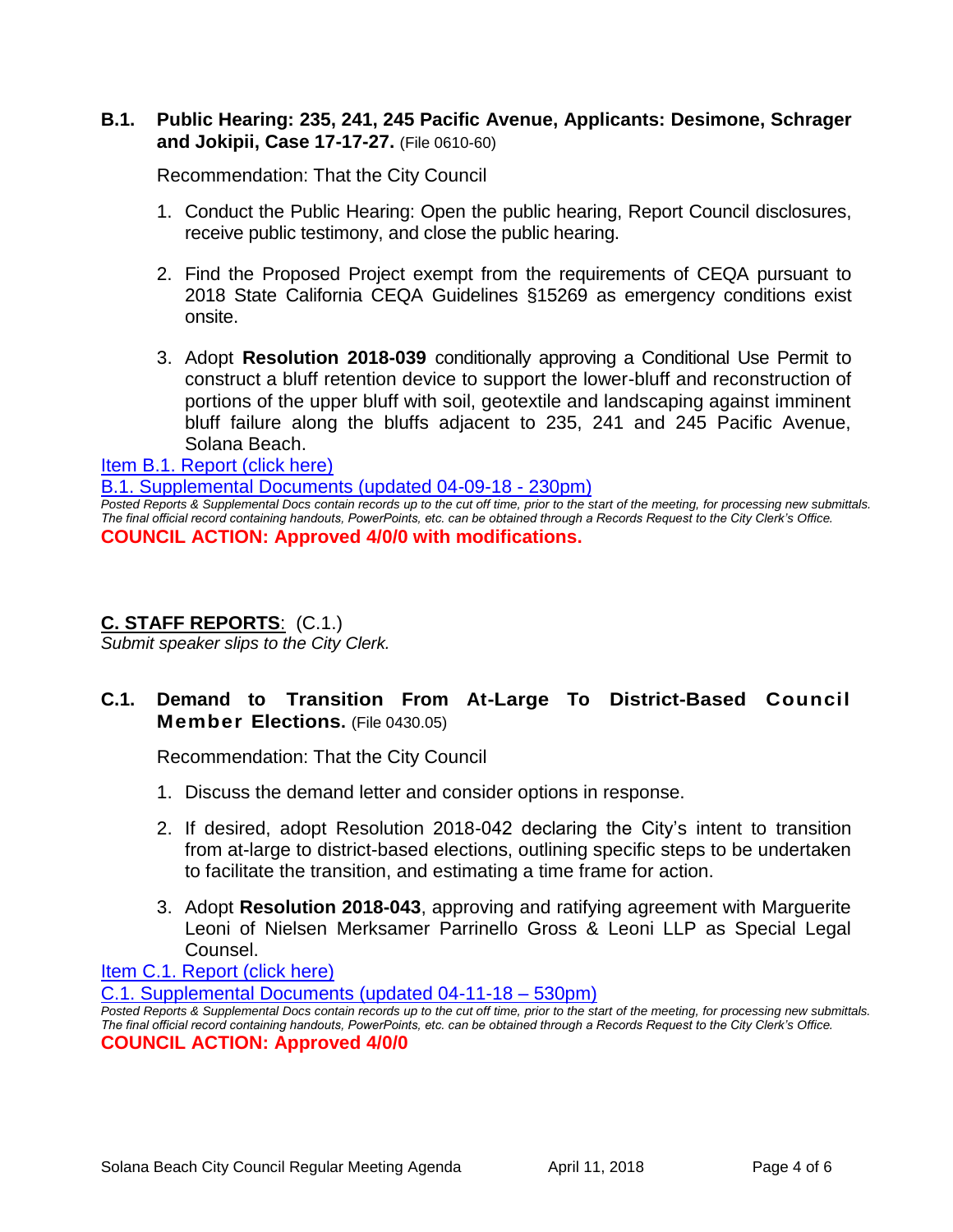### **C.2. Consideration of the City Council Vacancy Created by the Resignation of Former Mayor Ginger Marshall.** (File 0410-85) – *Added 4-5-18 (2:30pm)*

Recommendation: That the City Council

1. Discuss the options outlined above in filling the vacancy and provide Staff with direction.

#### [Item C.2. Report \(click here\)](https://solanabeach.govoffice3.com/vertical/Sites/%7B840804C2-F869-4904-9AE3-720581350CE7%7D/uploads/Item_C.2._Report_(click_here)_-4-11-18.pdf)

*Posted Reports & Supplemental Docs contain records up to the cut off time, prior to the start of the meeting, for processing new submittals. The final official record containing handouts, PowerPoints, etc. can be obtained through a Records Request to the City Clerk's Office.* **COUNCIL ACTION: Approved 4/0/0** to open the application period April 12, 2018 noon and close on April 19, 2018 at 5:00 p.m.

#### **COMPENSATION & REIMBURSEMENT DISCLOSURE:**

GC: Article 2.3. Compensation: 53232.3. (a) Reimbursable expenses shall include, but not be limited to, meals, lodging, and travel. 53232.3 (d) Members of a legislative body shall provide brief reports on meetings attended at the expense of the local agency at the next regular meeting of the legislative body.

# **COUNCIL COMMITTEE REPORTS:**

#### **Regional Committees: (outside agencies, appointed by this Council)**

- a. City Selection Committee (meets twice a year) Vacant (Edson, alternate).
- b. County Service Area 17 Marshall (Vacant, alternate).
- c. Escondido Creek Watershed Authority Marshall/Staff (no alternate).
- d. League of Ca. Cities' San Diego County Executive Committee Vacant (Edson, alternate) and any subcommittees.
- e. League of Ca. Cities' Local Legislative Committee Vacant (Edson, alternate)
- f. League of Ca. Cities' Coastal Cities Issues Group (CCIG) Vacant (Edson, alternate)
- g. North County Dispatch JPA Marshall (Edson, alternate).
- h. North County Transit District Edson (Vacant, alternate)
- i. Regional Solid Waste Association (RSWA) Vacant (Hegenauer, alternate).
- j. SANDAG Zito (Primary), Edson (1<sup>st</sup> alternate), Vacant ( $2^{nd}$  alternate) and any subcommittees.
- k. SANDAG Shoreline Preservation Committee Zito (Hegenauer, alternate).
- l. San Dieguito River Valley JPA Hegenauer (Vacant, alternate).
- m. San Elijo JPA Marshall, Zito (City Manager, alternate).
- n. 22<sup>nd</sup> Agricultural District Association Community Relations Committee Marshall, Edson.

#### **Standing Committees: (All Primary Members)** *(Permanent Committees)*

- a. Business Liaison Committee Zito, Edson.
- b. Solana Beach-Del Mar Relations Committee Vacant, Zito
- c. Highway 101 / Cedros Ave. Development Committee Edson, Vacant.
- d. Fire Dept. Management Governance & Organizational Evaluation Edson, Hegenauer
- e. I-5 Construction Committee Zito, Edson.
- f. Parks and Recreation Committee Vacant, Zito
- g. Public Arts Committee Marshall, Hegenauer.
- h. School Relations Committee Vacant, Hegenauer.